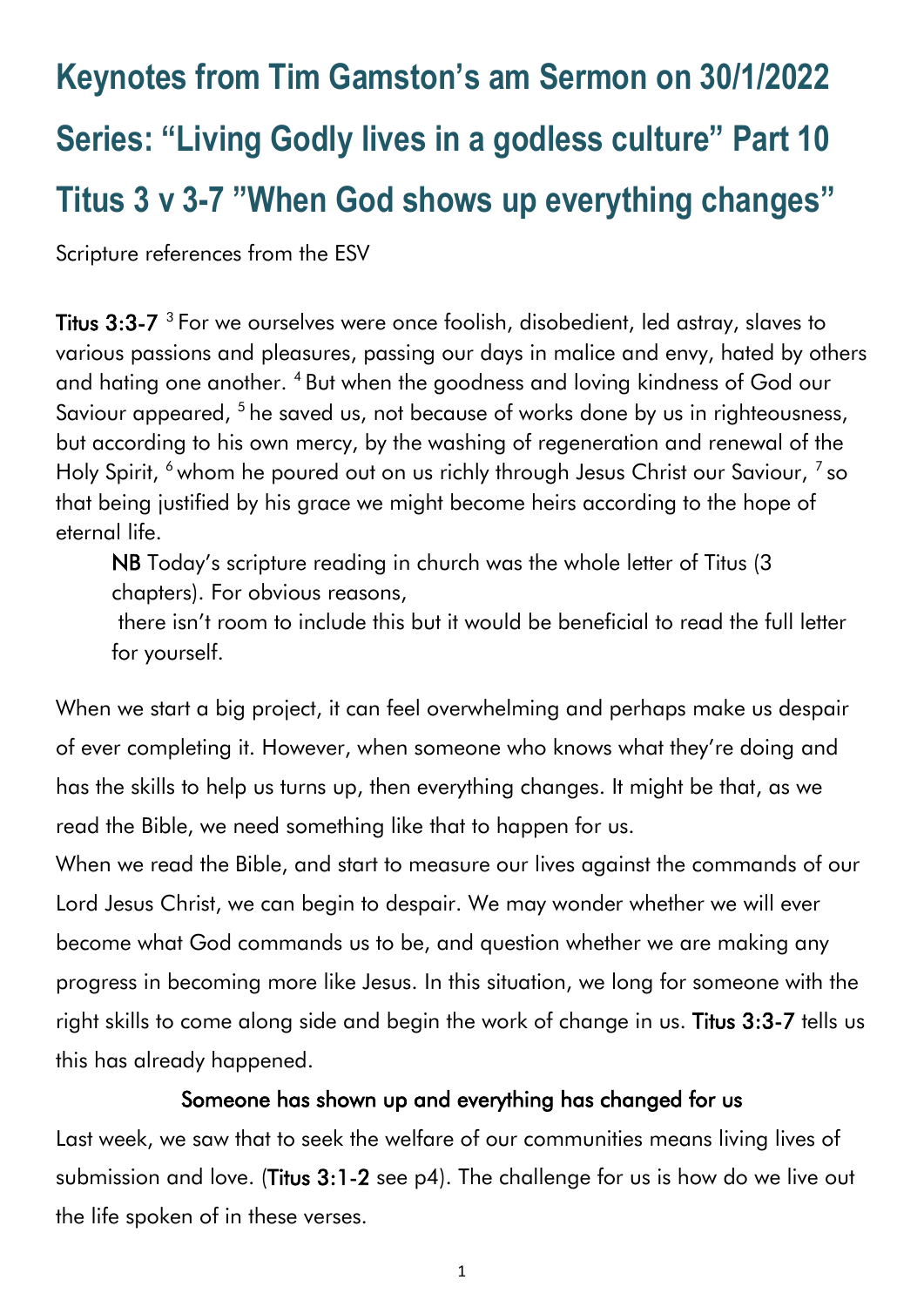Sin has curved us in on ourselves so we find that it is hard:

• to submit to the things that go against our wills, likes and preferences. We're happy to submit if it suits us, but not so happy to submit to those in authority with whom we disagree.

• to love unconditionally as the Bible calls us to. We're happy to love those who love us but not so happy to love without expecting anything in return, and to love those who hate us or are unlovely.

Sin has made us want to be in control of our own life, free from constraints that we don't like, and only loving those who love us. We react in the same way towards God for the same reason - sin has curved us in on ourselves.

• We naturally find God's commands restrictive because our wills are in rebellion to him

• We find it hard to love God first and foremost because so many other things call for our affections

If we really stop and think about it, we have to concede that

# A life of submission and love both to God and man is impossible unless something changes in us.

Titus 3:3-7 not only shows us that this change has happened but also how it has happened and how we can apply it so that we can continue to change. We are people curved in on ourselves because of sin, but we can live outward looking lives of submission and love. When human life is spiralling out of control into destruction, the only hope is the gracious intervention of God.

#### When God shows up, everything changes

We need to consider two contrasting influences:

1. An ignorance of God that leads to a life of destruction (v3 above). We see a sequence of events here.

Foolishness (in Bible terms not knowing God and living as if he doesn't exist cf Psalm 14:1 see p4) leads to a godless life of sin. Where there is no knowledge of God, sin rules over the lives of individuals. (See also Romans Ch 1-3 in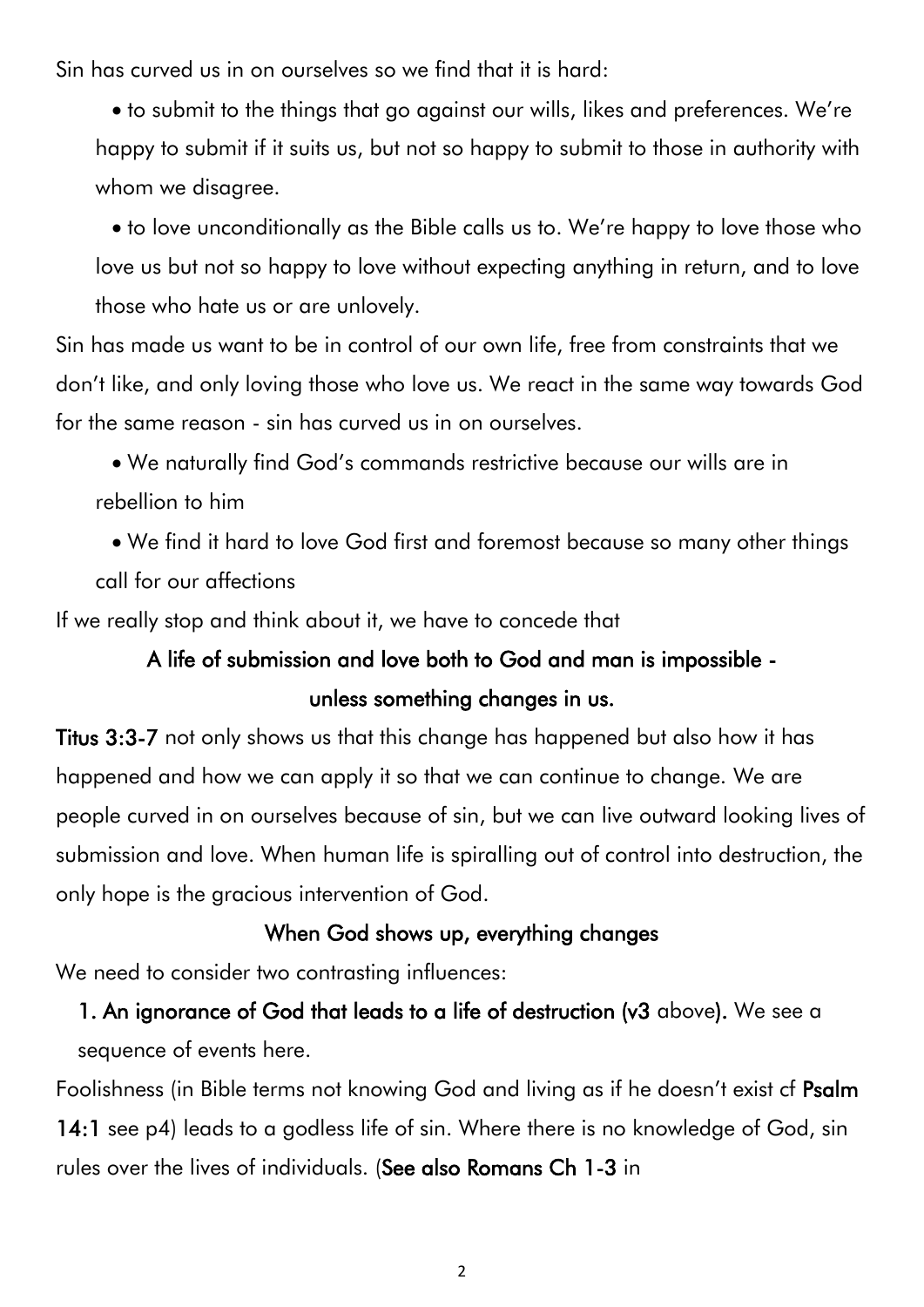your Bible). This foolishness (ignorance of God) leads to disobedience, which in turn leads to lives that are led astray because there is no restraint on them. Going on though, we see that there is a restraint because the sinful life leads to slavery. That slavery is to sinful passions that cause us to act in ways we cannot seem to avoid, in anger or hatred, or perhaps in putting our life of ease before knowledge of our God. Finally, this leads to envy and malice, and that poison of envy and malice has created a culture of hate.

It all begins with ignorance of God. In his goodness, God does restrain evil so that the world is not as bad as it could be if he left us completely to ourselves. This is his common grace, but what these verses perfectly describe is our human culture, generally. It is not a pretty picture. Yet take note of how v3 begins – We ourselves were once..

Paul shows us that for Christians something has happened.

At one time, we WERE the people of  $v3$ , but now we ARE the people of  $v1-2$ .

Now, we ARE a people who live a life of submission and love.

Now, we ARE a people who live a self-controlled life.

We are not perfect and there is still room for growth in those areas but v3 is not a description of Christians because

#### We are not what we once were

Why is that? The second influence in the lives of humanity is

2. The miracle of God that leads to a life of beauty (vv4-7). These verses show all that God has done, starting with the fact that God showed up as our Saviour. When life on earth was out of control and heading for destruction, God appeared, shining the light of his own existence and character for humanity to see. He did this first for Adam and Eve, after they had plunged humanity into the destructive path of sin. God came to them and broke into their lives with a message of grace that promised salvation. From then on God continually broke into human life with gracious promises and acts of salvation, until supremely he came in the person of his Son, the Lord Jesus Christ. Still today, he breaks into our lives by his Spirit so that our eyes are opened and we see the reality of all that God is.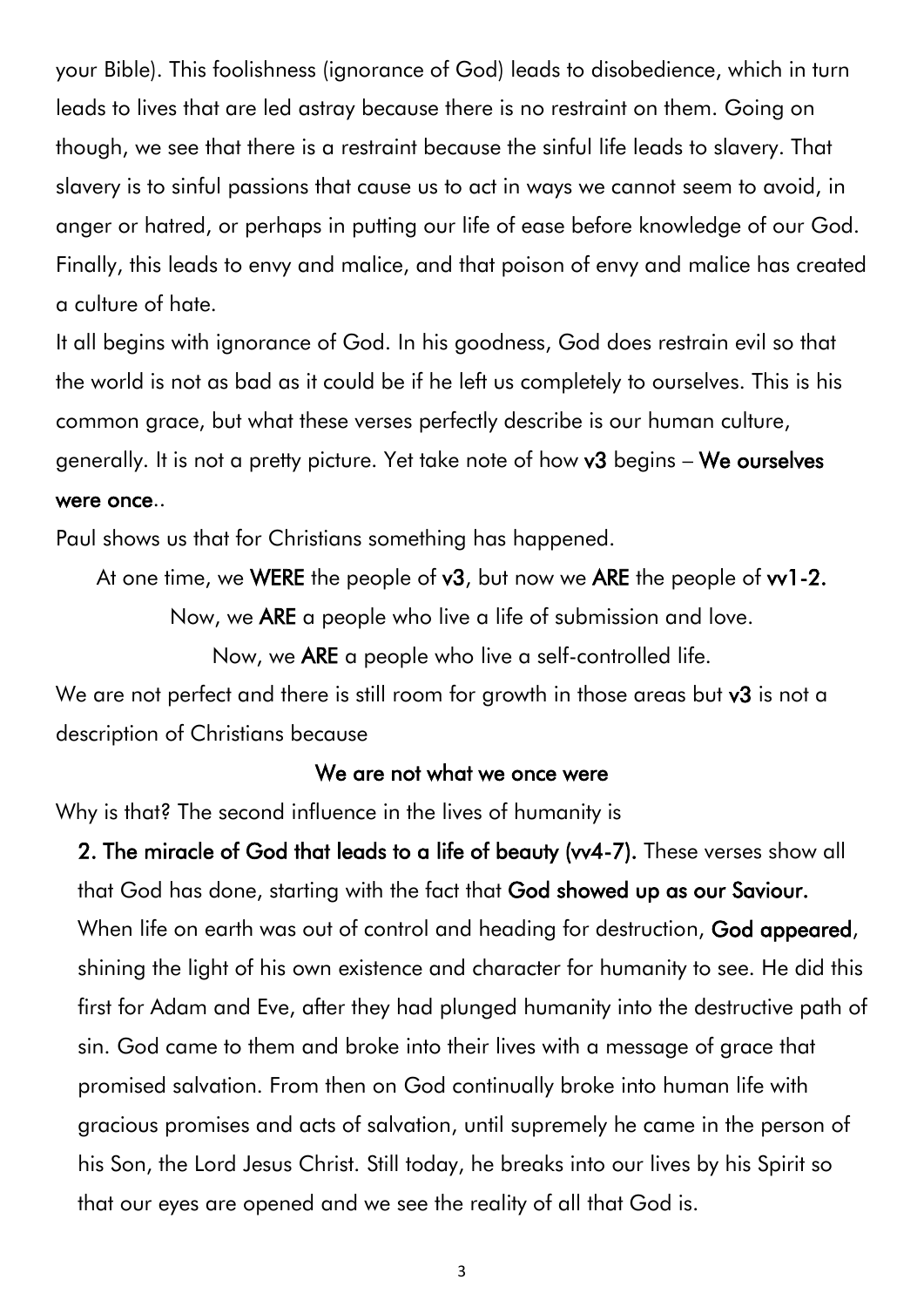Because God has shown up in our lives, everything has changed. Paul shows that:

- a) God saves us we don't save ourselves. We can't ever put ourselves right with God. God does it all
- b) God makes us alive he regenerates us, renewing us and changing us to the core. How?
- c) God lavishly pours out his Spirit on us thus by his Spirit implanted in us, we can know God personally and respond to him with faith and repentance
- d) God justifies us the Lord Jesus Christ puts us right with God by taking away our sin and clothing us with his own righteousness, resulting in our justification as we put our faith in Christ.
- e) God gives us an inheritance because we are his adopted, blood purchased children we inherit eternal life but over and above that, we get to inherit God himself.

# The Lord Jesus Christ becomes ours for all eternity to the joy of our own souls

All that God does comes about 'through Jesus Christ our Saviour' (v6) Without Jesus there would be no salvation, no new life, no renewal of our lives, no being filled with the Spirit, no justification before a holy God and no inheritance. We only have all of this because Jesus, appearing in human flesh, broke into the chaos of human life on earth, and by his Spirit, broke into our personal chaos and destruction. What can we learn about God from this? God is good, generous to all people and full of loving kindness to all (v4).

• In Christ, our God embodies the characteristics that we are commanded to live out (Titus 3:1-2 see p4).

Jesus submitted himself to the constraints of humanity and of his culture. He submitted to death – even death on a cross. He did all this whilst

- speaking evil of no one
- avoiding quarrelling (he did confront people but not in a quarrelsome way)

• acting with perfect gentleness and showing perfect courtesy towards all people When Jesus breaks into our lives, he communicates the very qualities we need to live out the commands given to us.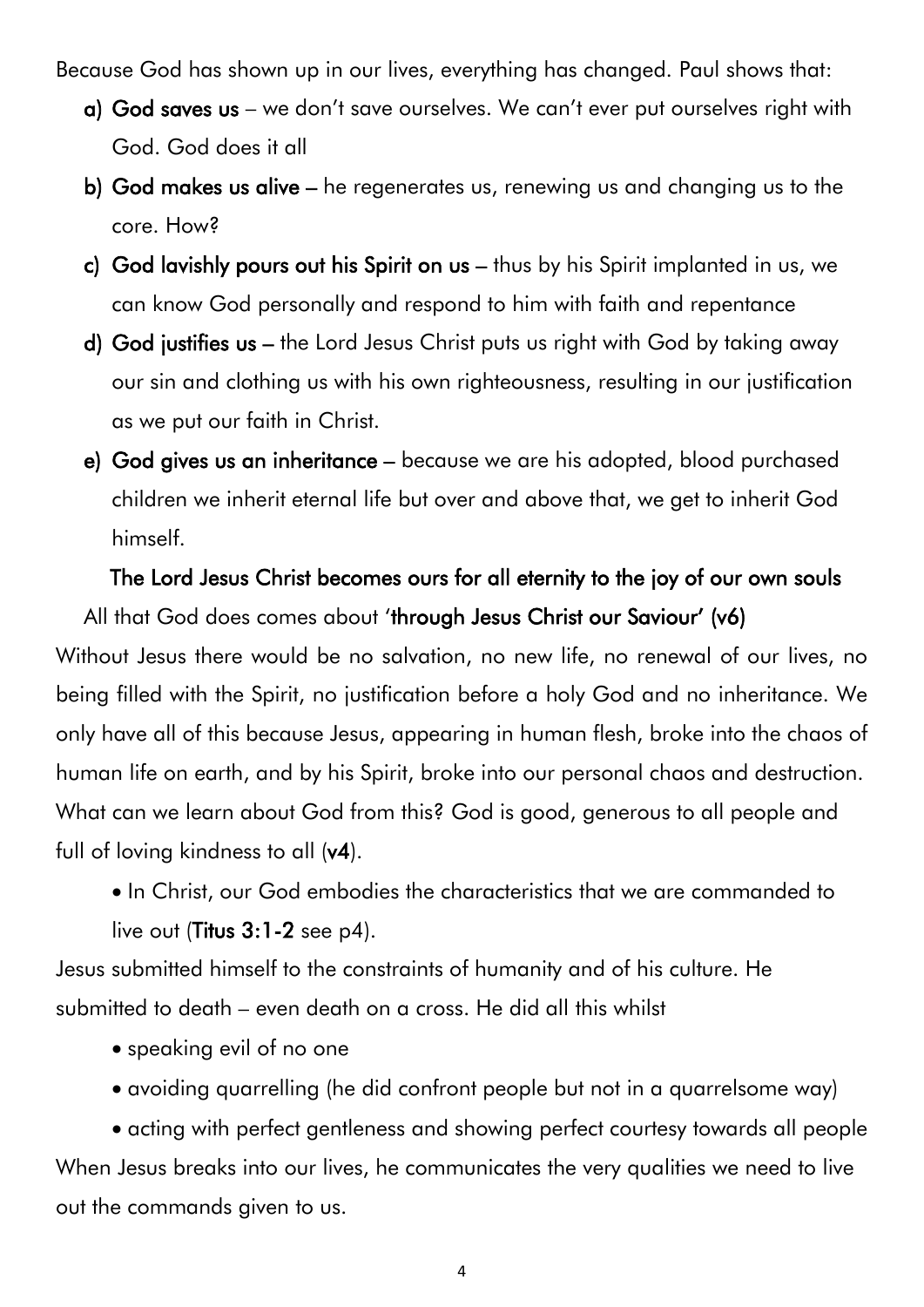He does this through the Holy Spirit at work in us. We are not what we once were because God has broken into our world and into our lives with his grace to change us, to fill us with himself and remake us into the image of his Son.

# We are not what we once were, and therefore we can now do what we are commanded to do.

## • Meeting God in his word is essential for us if we are to live the life commanded

here – the destructive life (v3) resulting from ignorance of God is in the past for believers. We have the assurance that God is changing us, and he will complete what he has begun. However, we need to work with God in this process of Biblical change and to ask

- 1) What am I currently facing as a result of the evil of my own indwelling sin and the evil of suffering that comes from external circumstances?
- 2) How do I respond to the evil in my own heart and to the suffering from external circumstances?

These questions uncover what is happening in our hearts, and give us the opportunity for self-diagnosis. Then ask

3) What is God currently saying to me from his word? God breaks into our lives, speaking into them with his word. Sometimes he may shine a spotlight on a particular text, or use something from a sermon or a Christian book, or perhaps use a Christian friend to open up a truth from scripture for us. We need to be alert to what God is saying to us through his word, then we need to believe it and apply it to our lives. One way to do that is to pray that word back to God asking him:

- To give us faith to believe the promise or
- For forgiveness where he has rebuked us or
- To give us strength to do what he commands or
- To assure of the love he has revealed through his word at that particular moment

As we exercise faith in God's word, so we experience the transforming work of the Holy Spirit. One reason many Christians lead defeated lives is that they don't rightly engage with God in his word. Since that is where we meet God, we need to be